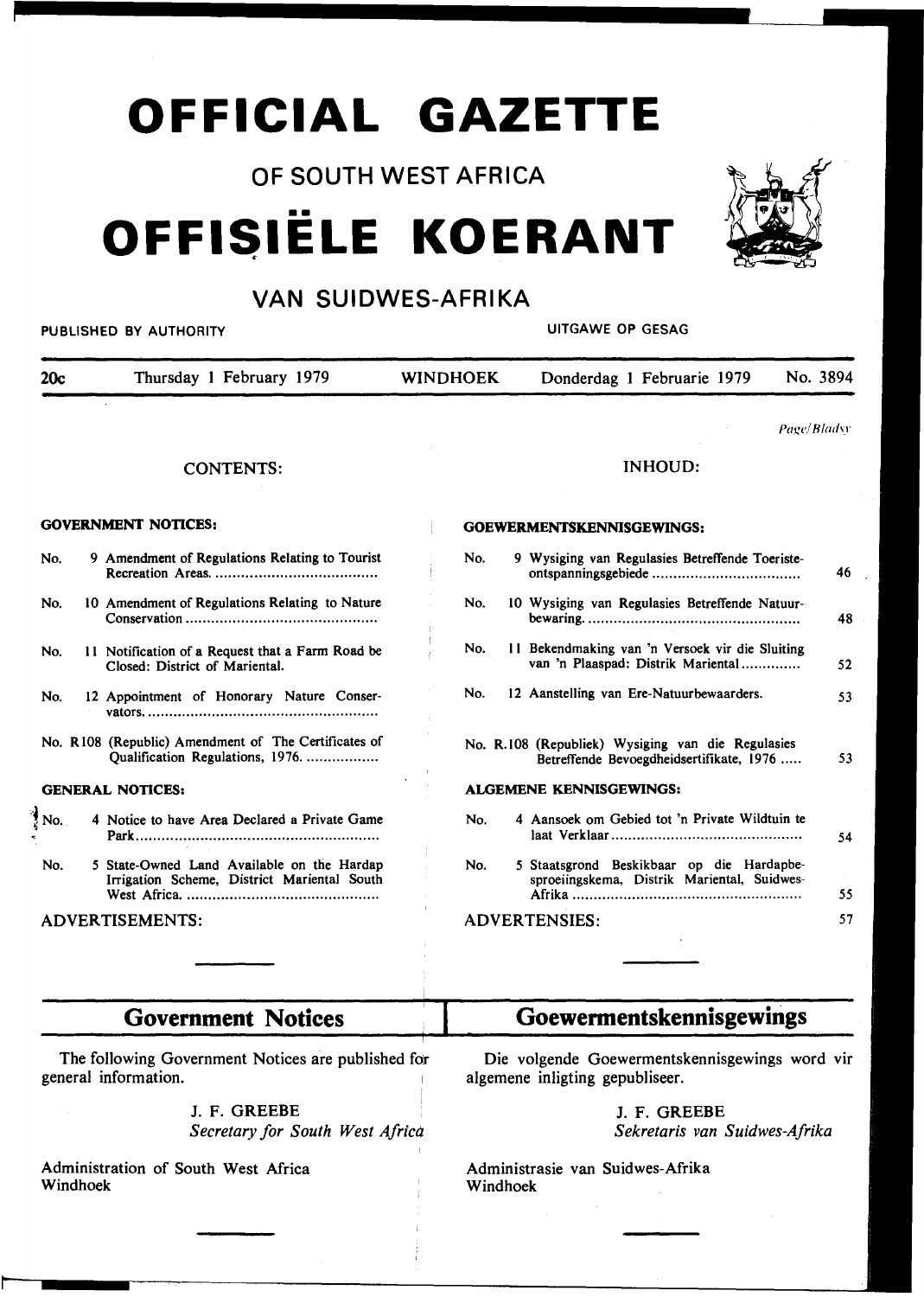| deck chairs, each per day<br>flat-irons, each per day | R0,25<br>R0,25     |
|-------------------------------------------------------|--------------------|
| freezing facilities, per container                    |                    |
| per day                                               | R <sub>0</sub> ,25 |
| car washing facilities per motor                      |                    |
| vehicle                                               | R <sub>0</sub> ,30 |
| fresh water per 5 litres                              | R0,01              |
| shower facilities in overnight                        |                    |
| camping area, per session                             | R <sub>0</sub> .25 |

Provided that nobody occupy that shower facilities referred to in this regulation longer than half an hour."

- 4. Regulation 6 is amended -
- (a) by substituting the amount "R3,00" for the amount "R2,50"; and
- (b) by substituting the amount "R0,55", wherever it occurs, for the amount "R0,50".

| dekstoele, elk per dag          | R <sub>0</sub> ,25 |
|---------------------------------|--------------------|
| skrykysters, elk per dag        | R0,25              |
| vriesgeriewe, per houer per dag | R0,25              |
| motorwasgeriewe, per motor-     |                    |
| voertuig                        | R <sub>0</sub> ,30 |
| varswater per 5 liter           | R0,01              |
| stortbadgeriewe in 'n oornag-   |                    |
| kampeerarea, per sessie         | R <sub>0.25</sub>  |
|                                 |                    |

- Met dien verstande dat niemand enige stortbadgeriewe bedoel in hierdie regulasie Ianger as 'n halfuur op 'n keer okkupeer nie."
- 4. Regulasie 6 word gewysig -
- (a) deur die uitdrukking "R2,50" deur die uitdrukking "R3,00" te vervang; en
- (b) deur die uitdrukking "R0,50" oral waar dit voorkom deur die uitdrukking "R0,55" te vervang.

No. 10) [1 February 1979

### AMENDMENT OF REGULATIONS RELATING TO NATURE CONSERVATION

The Executive Committee has under and by virtue of the provisions of section 84 of the Nature Conservation Ordinance, 1975 (Ordinance 4 of 1975) further amended the regulations promulgated under Government Notice 240 of 1976, as amended, according to the Schedule hereto.

#### **SCHEDULE**

- 1. Regulation 4 is amended  $-$
- (a) by substituting the following subregulation for subregulation (1):

"(I) Subject to the provisions of subregulations (2),  $(2A)$ ,  $(2B)$ ,  $(3)$ ,  $(4)$ ,  $(5)$  and  $(6)$ , the fees indicated hereunder in respect of the specific accommodation to be occupied, shall be paid for permission to stay, in a game park:

| Type of accom-       | Number  |              | Tariff             |
|----------------------|---------|--------------|--------------------|
| modation             | of beds | Place        | per day            |
| <b>Bungalow</b> with |         |              |                    |
| facilities           | 6       | Okaukuejo    | R <sub>14,60</sub> |
| facilities           | 5       | Halali       | R <sub>14,60</sub> |
| facilities           | 5       | Hardap       | R <sub>14,60</sub> |
| facilities           | 5       | Daan Viljoen | R <sub>14.60</sub> |

Tipe Huisvesting

Rushuis met geriewe geriewe geriewe geriewe

;

### WYSIGING VAN REGULASIES BETREFFENDE NATUURBEW ARING

Die Uitvoerende Komitee het kragtens en ingevolge die bepalings van artikel 84 van die Ordonnansie op Natuurbewaring, 1975 (Ordonnansie 4 van 1975) die regulasies. afgekondig by Goewermentskennisgewing 240 van 1976, soos gewysig, verder gewysig soos in die Bylae hierby uiteengesit.

#### BYLAE

1. Regulasie 4 word gewysig  $-$ 

Bedtal

(a) deur subregulasie (1) deur die volgende subregulasie te vervang:

"(1) Behoudens die bepalings van subregulasies (2), (2A), (2B), (3), (4), (5), en (6) moet die gelde wat hieronder aangetoon word met betrekking tot die besondere huisvesting wat bewoon gaan word, betaal word vir verlof om in 'n wildtuin te bly:

Plek

Okaukuejo Halali **Hardap** Daan Viljoen

| Tarief  |
|---------|
| per dag |
|         |

R14,60 Rl4,60 R14,60 Rl4,60

No. 10] [1 Februarie 1979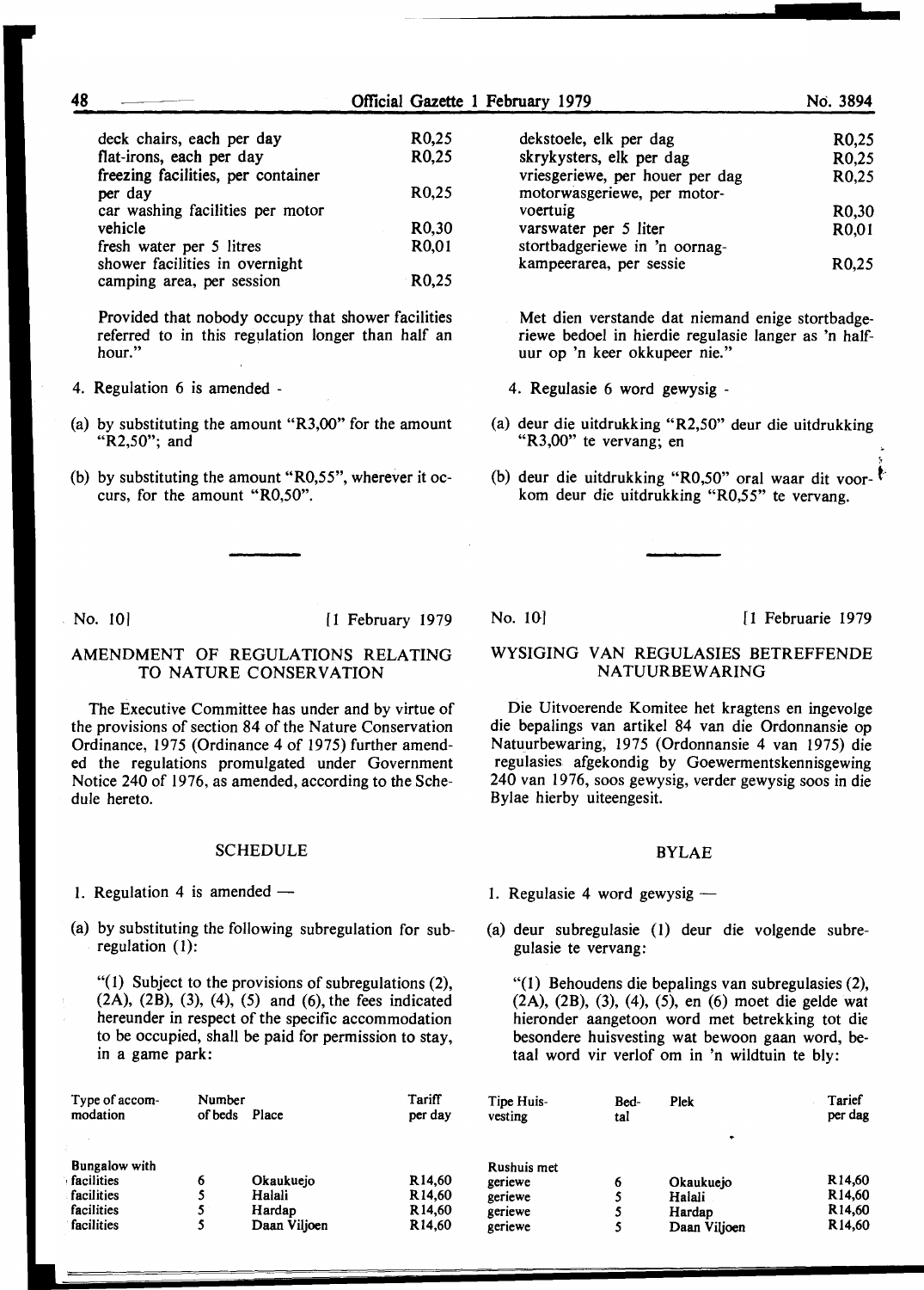| I |
|---|
|---|

| Flat with       |                                                   |              |                     | Woonstel met   |
|-----------------|---------------------------------------------------|--------------|---------------------|----------------|
| facilities      | 5                                                 | Gross-Barmen | R14,60              | geriewe        |
| facilities      | 5                                                 | Terrace Bay  | R14,60              | geriewe        |
| facilities-     | 5                                                 | Namutoni     | R9,90               | geriewe        |
| facilities      | 4                                                 | Ai-Ais       | R8,80               | geriewe        |
| <b>Bungalow</b> | 6                                                 | Okaukeujo    | R7,80               | Rushuis        |
| Bungalow        | 5                                                 | Okaukuejo    | R8,30               | Rushuis        |
| Bungalow        | 5                                                 | Halali       | R8,30               | Rushuis        |
| <b>Bungalow</b> | 5                                                 | Hardap       | R9,40               | <b>Rushuis</b> |
| Flat            | 4                                                 | Ai-Ais       | R7.30               | Woonstel       |
| Flat            |                                                   | Gross-Barmen | R <sub>10</sub> ,90 | Woonstel       |
| Bungalow        | $\frac{5}{3}$                                     | Hardap       | R7,30               | Rushuis        |
| Bungalow        | 3                                                 | Gross-Barmen | R7,30               | <b>Rushuis</b> |
| <b>Bungalow</b> | 6                                                 | Möwe Bay     | R <sub>6</sub> ,80  | <b>Rushuis</b> |
| Bungalow        | 3                                                 | Okaukuejo    | R4,70               | <b>Rushuis</b> |
| Bungalow        | $\overline{\mathbf{3}}$                           | Halali       | R4,20               | Rushuis        |
| <b>Bungalow</b> | 4                                                 | Gross-Barmen | R <sub>5</sub> ,50  | Rushuis        |
| <b>Bungalow</b> |                                                   | Daan Viljoen | R5,20               | Rushuis        |
| Ski-cabin       | $\frac{3}{2}$                                     | Namutoni     | R <sub>2</sub> ,60  | Ski-hut        |
| Bungalow        | $\overline{c}$                                    | Daan Viljoen | R4,20               | <b>Rushuis</b> |
| Room            | 12                                                | Namutoni     | R7,80               | Kamer          |
| Room            | 10                                                | Halali       | R9,90               | Kamer          |
| Room            | 10                                                | Hardap       | R9,90               | Kamer          |
| Room            | 8                                                 | Okaukuejo    | R7,30               | Kamer          |
| Room            | 6                                                 | Namutoni     | R <sub>5</sub> ,70  | Kamer          |
| Room            | 4                                                 | Namutoni     | R4,70               | <b>K</b> amer  |
| Room            | 3                                                 | Namutoni     | R4,20               | Kamer          |
| Room            |                                                   | Okaukuejo    | R6,20               | Kamer          |
| Room            | $\begin{array}{c}\n2 \\ 2 \\ 2 \\ 2\n\end{array}$ | Halali       | R <sub>6</sub> ,20  | Kamer          |
| Room            |                                                   | Namutoni     | R3,10               | Kamer          |
| Room            |                                                   | Halali       | R3,60               | Kamer          |
| Room            |                                                   | Hardap       | R3,60               | Kamer          |
| Room            | $\overline{\mathbf{c}}$                           | Terrace Bay  | R <sub>6</sub> ,20  | Kamer          |
| Room            | 4                                                 | Möwe Bay     | R5,20               | Kamer          |
| Caravan         | 4                                                 | $Ai-Ais$     | R5,20               | Karavaan       |
| Mobile Home     | 4                                                 | Namutoni     | R6,20               | Mobiele won    |
| Tent            | 4                                                 | Okaukuejo    | R4,20               | Tent           |
| Tent            | 4                                                 | Halali       | R4,20               | Tent           |
| Tent            | 4                                                 | Ai-Ais       | R4,20               | Tent           |
| Tent            | $\overline{\mathbf{3}}$                           | Torra Bay    | R <sub>2</sub> ,60" | Tent           |
|                 |                                                   |              |                     |                |

- (b) by substituting the following subregulation for subregulation (2):
- "(2) (a) The fee payable by a person for permission to stay in a boat house in a game park, is R3, 10.
	- (b) (i) The fee payable by a person for permission to stay overnight in his own tent or caravan on a camping site in a game park shall be calculated per camping site per day according to the scale of tariffs hereunder and subject to the provisions of subregulation (2A):

| Ai-Ais Hot Springs                        | R <sub>2</sub> ,10 |
|-------------------------------------------|--------------------|
| Hardap Recreation Resort                  | R3,10              |
| Daan Viljoen Game Park:                   |                    |
| If the camping site is occupied by a      |                    |
| caravan with or without a side tent       | R3,10              |
| If the camping site is occupied by a tent | R2.10              |
| <b>Gross-Barmen Hot Springs</b>           | R3,10              |
| Von Bach Recreation Resort                | R <sub>1</sub> ,00 |
| National Etosha Game park                 | R3,10              |
| Gobabeb                                   | R2,10              |

| geriewe        | 5                                          | Gross-Barmen | R14,60             |
|----------------|--------------------------------------------|--------------|--------------------|
| geriewe        | 5                                          | Terracebaai  | R14,60             |
| geriewe        | 5                                          | Namutoni     | R9,90              |
| geriewe        | 4                                          | Ai-Ais       | R8,80              |
| Rushuis        | 6                                          | Okaukeujo    | R7,80              |
| Rushuis        | 5                                          | Okaukuejo    | R8,30              |
| Rushuis        | 5                                          | Halali       | R8,30              |
| <b>Rushuis</b> | 5                                          | Hardap       | R9,40              |
| Woonstel       | 4                                          | Ai-Ais       | R7,30              |
| Woonstel       |                                            | Gross-Barmen | R10,90             |
| Rushuis        | $\frac{5}{3}$                              | Hardap       | R7,30              |
| <b>Rushuis</b> | $\overline{\mathbf{3}}$                    | Gross-Barmen | R7,30              |
| Rushuis        | 6                                          | Möwebaai     | R <sub>6</sub> ,80 |
| Rushuis        | $\overline{\mathbf{3}}$                    | Okaukuejo    | R4,70              |
| Rushuis        | $\overline{\mathbf{3}}$                    | Halali       | R4,20              |
| Rushuis        | 4                                          | Gross-Barmen | R5,50              |
| <b>Rushuis</b> |                                            | Daan Viljoen | R <sub>5</sub> ,20 |
| Ski-hut        |                                            | Namutoni     | R <sub>2</sub> ,60 |
| <b>Rushuis</b> | $\begin{array}{c} 3 \\ 2 \\ 2 \end{array}$ | Daan Viljoen | R4,20              |
| Kamer          | 12                                         | Namutoni     | R7,80              |
| Kamer          | 10                                         | Halali       | R9,90              |
| Kamer          | 10                                         | Hardap       | R9,90              |
| Kamer          | 8                                          | Okaukuejo    | R7,30              |
| Kamer          | 6                                          | Namutoni     | R5,70              |
| <b>K</b> amer  | 4                                          | Namutoni     | R4,70              |
| Kamer          |                                            | Namutoni     | R4,20              |
| Kamer          |                                            | Okaukuejo    | R <sub>6</sub> ,20 |
| Kamer          |                                            | Halali       | R <sub>6</sub> ,20 |
| Kamer          |                                            | Namutoni     | R3,10              |
| Kamer          |                                            | Halali       | R3,60              |
| Kamer          |                                            | Hardap       | R3,60              |
| Kamer          | 3222222                                    | Terracebaai  | R <sub>6</sub> ,20 |
| Kamer          |                                            | Möwebaai     | R5,20              |
| Karavaan       | 4                                          | Ai-Ais       | R5,20              |
| Mobiele woning | 4                                          | Namutoni     | R6,20              |
| Tent           | 4                                          | Okaukuejo    | R4,20              |
| Tent           | $\overline{\mathbf{4}}$                    | Halali       | R4,20              |
| Tent           | 4                                          | Ai-Ais       | R4,20              |
| Tent           | 3                                          | Torrabaai    | R2,60"             |
|                |                                            |              |                    |

- (b) deur subregulasie (2) deur die volgende gulasie te vervang:
- "(2) (a) Die gelde wat 'n persoon moet betaal vir verlof om in 'n boothuis in 'n wildtuin te woon, is R3,l0.
	- (b) (i) Die gelde wat 'n persoon moet betaal vir verlof om in sy eie tent of karavaan op 'n kampeerplek in 'n wildtuin te oornag word behoudens die bepalings van subregulasie (2A) volgens die onderstaande tariefskaal per kampeerplek per dag bereken:

| Warmbron Ai-Ais                     | R2,10               |
|-------------------------------------|---------------------|
| Ontspanningsoord Hardap             | R3,10               |
| Daan Viljoen-wildtuin: Indien die   |                     |
| kampeerplek deur 'n karavaan met of |                     |
| sonder sytent geokkupeer word       | R3,10               |
| Indien die kampeerplek deur 'n tent |                     |
| geokkupeer word                     | R <sub>2</sub> ,10  |
| Warmbron Gross-Barmen               | R3,10               |
| Ontspanningsoord Von Bach           | R1,00               |
| Nasionale Etoshawildtuin            | R3,10               |
| Gobabeb                             | $R\tilde{2}$ , $10$ |
|                                     |                     |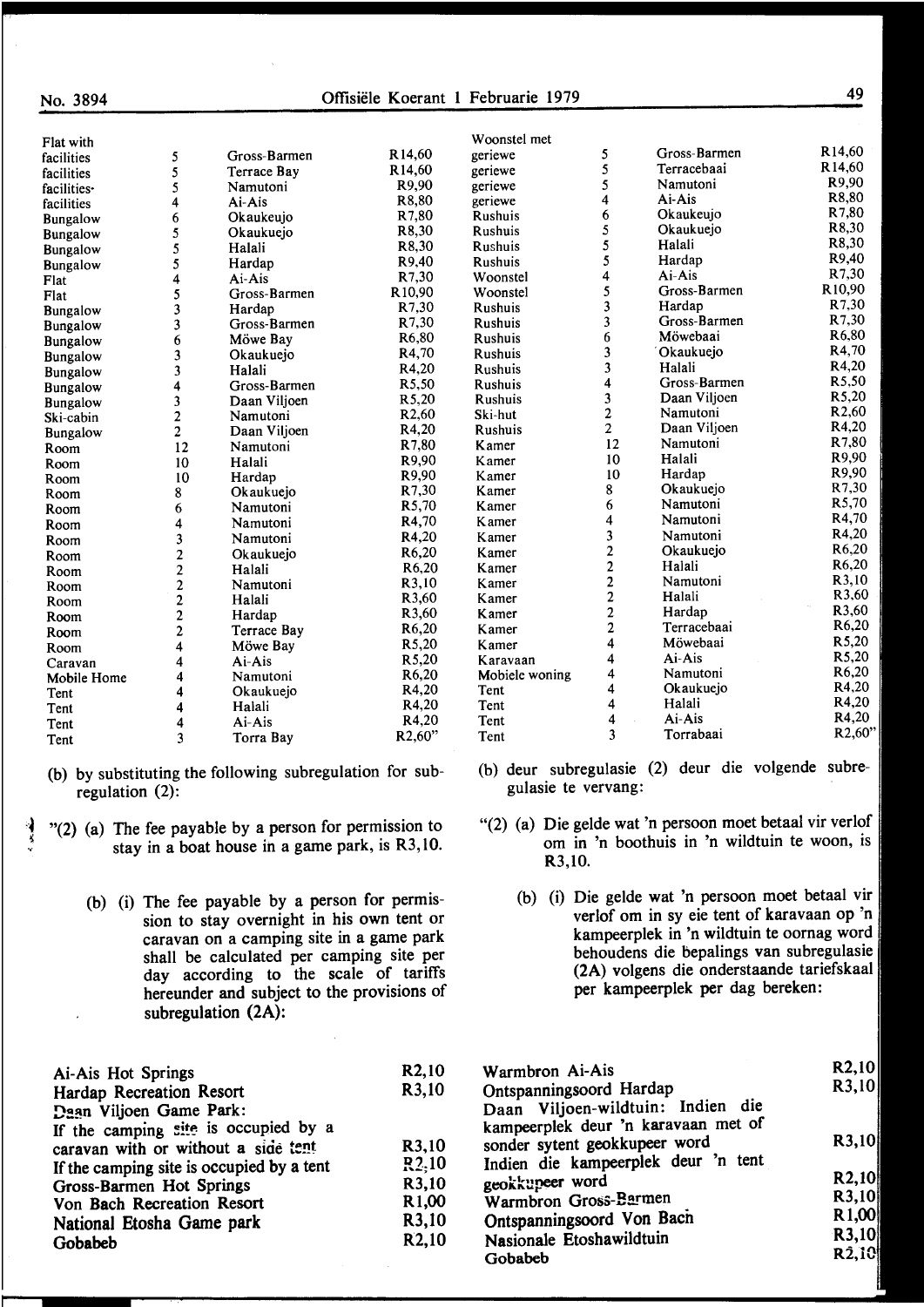~ t·

Other camping areas:

| If a camping area has basic facilities<br>(i.e. fresh water and toilet facilities) at |                    |
|---------------------------------------------------------------------------------------|--------------------|
| its disposal                                                                          | R <sub>1</sub> ,00 |
| If the camping area does not have such                                                |                    |
| basic facilities at its disposal                                                      | R <sub>0</sub> .50 |

- (ii) The permission referred to in subparagraph (i) authorises a person to occupy a camping site with one motor vehicle and one tent or with one motor vehicle and one caravan (with or without side tent) and not more than eight persons may occupy such tent or caravan (with or without side tent).
- (c) The fee payable for permission for day camping in a game park shall be, per camping site per day R2, 10
- (d) The fees payable for permission to make use of the under-mentioned facilities in the Daan Viljoen Game park are as indicated opposite the facilities in the under-mentioned scale of tariffs:

| Facilities  | Tariff              |  |
|-------------|---------------------|--|
|             | per day             |  |
| "Die Es"    | R <sub>20</sub> ,80 |  |
| "Die Kraal" | R <sub>20</sub> ,80 |  |

- $\epsilon$  (e) The fee payable for permission to undertake walking tours in the Fish River Canyon, regardless of how long the walking tour takes, shall be per person R1,00."
- (c) by substituting the amount "R20,80" in sub-regulation  $(2A)(a)$  for the amount "R20,00"; and
- (d) by the insertion after subregulation  $(2A)$  of the following subregulation:

"(28) If the rooms at Terrace Bay are used on a all inclusive basis,the fee payable for permission to occupy such rooms shall be calculated according to the scale of tariffs hereunder;

If the room is occupied by one person of 6 years or older:

I

Ander kampeerterreine:

| Indien die kampeerterrein oor basiese                                     |                    |
|---------------------------------------------------------------------------|--------------------|
| geriewe (dit wil sê vars water en toilet-<br>geriewe) beskik              | <b>R0.50</b>       |
| Indien die kampeerterrein nie oor<br>sodanige basiese geriewe beskik nie. | R <sub>1</sub> ,00 |

- (ii) die verlof bedoel in subparagraaf ( 1) magtig 'n persoon om 'n kampeerplek te okkupeer met een motorvoertuig en een tent of met een motorvoertuig en een karavaan (met of sonder sytent) en hoogstens agt persone mag in sodanige tent of karavaan (met of sonder sytent) woon.
- (c) Die gelde wat betaal moet word vir verlof vir dagkampering in 'n wildtuin, is, per kampeerplek per dag R2, 10
- (d) Die gelde wat betaal moet word vir verlof om gebruik te maak van die onderstaande geriewe in die Daan Viljoen-wildtuin is soos daarteenoor in die onderstaande tariefskaal aangedui:

| Geriewe:    | Tarief per<br>dag   |
|-------------|---------------------|
| "Die Es"    | R <sub>20</sub> ,80 |
| "Die Kraal" | R <sub>20</sub> ,80 |

- (e) Die gelde wat betaal moet word vir verlof om staptoere in die Visrivierafgronde te onderneem, is, per persoon, ongeag die tydperk wat die staptoer duur R1,00".
- (c) deur in subregulasie (2A) (a) die uitdrukking "R20,00" deur die uitdrukking "R20,80" te vervang; en
- (d) deur die volgende subregulasie na subregulasie (2A) in te voeg:

"(28) Wanneer daar op 'n allesinsluitende basis gebruik gemaak word van die kamers by Terracebaai, moet die gelde wat volgens die onderstaande tariefskaal bereken word, betaal word vir verlof om in sodanige kamers te bly:

Indien die kamer deur een persoon van 6 jaar oud of ouer bewoon word: \_

| During the official school holi-<br>days of schools in South West<br>Africa, and long weeks-ends. | R13,00 per day | Gedurende die amptelike skool-<br>vakansies van die skole in Suid-<br>wes-Afrika en langnaweke | $R13,00$ per dag |
|---------------------------------------------------------------------------------------------------|----------------|------------------------------------------------------------------------------------------------|------------------|
| Any other time than the above-<br>mentioned                                                       | R10,90 per day | Te enige ander tyd as dié hierbo<br>bedoel                                                     | R10,90 per dag   |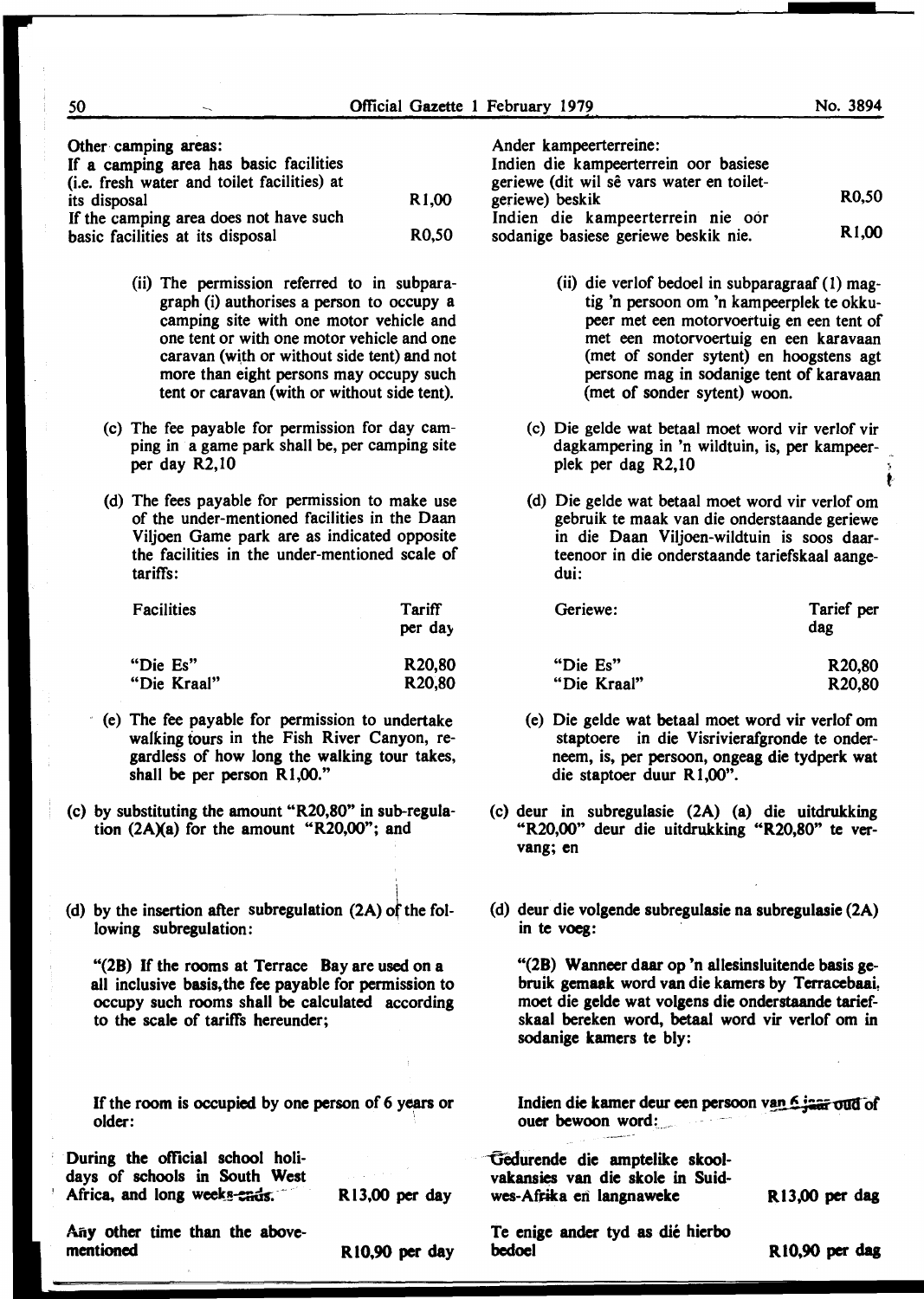R19,80 per day

R5,20 per day."

lndien die kamer deur twee persone van 6 jaar oud of ouer bewoon word, ongeag of dit gedurende die amptelike skoolvakansies van die skole in Suidwes-Afrika of langnaweke is, of nie

Vir elke kind onder die ouderdom van 6 jaar wat die kamer saam met 'n persoon of persone soos hierbo bedoel bewoon, bykomend tot die toepaslike gelde hierbo bepaal, ongeag of dit gedurende die amptelike skoolvakansies van die skole in Suidwes-Afrika of langnaweke is, of nie

R5,20 per dag."

Rl9,80 per dag

2. Regulasie *5* word gewysig deur in subregulasie (1) die bedrae "R2,00" en "R 1 ,00" deur die bedrae "R2,10" en "Rl,05", onderskeidelik, te vervang.

- 3. Regulasie 6(3) word gewysig -
- (a) deur in paragraaf (b) die bedrag "27c" deur die be-.drag "29c" te vervang;
- (b) deur in paragraaf (c) die bedrag van "R6,50" deur die bedrag "R6,80" te vervang; en

(c) deur die volgende paragraaf by te voeg:

"(d) was van 'n motor R0,30."

4. Regulasie 7 word deur die volgende regulasie vervang:

"Indien beskikbaar, kan die onderstaande items, dienste of fasiliteite aan besoekers aan 'n wildtuin beskikbaar gestel word teen betaling van die gelde teenoor elke item of fasiliteit aangedui:

| rolstoele, elk per dag     |                               | R0,25              |
|----------------------------|-------------------------------|--------------------|
| draagbare, elk per dag     |                               | R0,25              |
| krukke, per paar per dag   |                               | R <sub>0</sub> ,25 |
| dekstoele, elk per dag     |                               | R <sub>0</sub> ,25 |
| tennisrakette, elk per dag |                               | R0,25              |
| strykysters, elk per dag   |                               | R <sub>0</sub> ,25 |
| jukskeie, per paar per dag |                               | R0,25              |
| minerale baddens per bad   |                               |                    |
| per\sessie                 |                               | R <sub>0</sub> ,30 |
| gassiofies, elk per dag    |                               | R <sub>0</sub> ,25 |
| eetgerei, per stuk per dag |                               | R <sub>0</sub> ,05 |
| kook- èn eetgerei, per dag |                               | R <sub>0</sub> ,30 |
| visstokke, elk per dag     |                               | R <sub>1</sub> ,00 |
| katrolle, elk per dag      |                               | R <sub>1</sub> ,00 |
| visstokhouer, aasemmer en  |                               |                    |
| mes, per dag               |                               | <b>RO,50</b>       |
| sonsambrele, elk per dag   |                               | <b>RO,20</b>       |
|                            | piekniekmandjies, elk per dag | <b>RO,20</b>       |
|                            |                               |                    |

If the room is occupied by two persons of 6 years or older, regardless of whether it is during the official school holidays of schools in South West Africa, or a long week -end.

For each child under the age of 6 years who occupies the room together with a person or persons as described above, additional to the appropriate fee fixed above, regardless of whether it is during the official school holidays of schools in South West Africa, or a long week -end.

2. Regulation 5 is amended by substituting the amounts "R2,10" and "Rl,05", in sub-regulation (I) for the amounts "R2,00" and "Rl,OO" respectively.

- 3. Regulation 6(3) is amended -
- (a) by substituting the amount "29c" in paragraph (b) for the amount "27c";
- (b) by substituting the amount "R6,80" in paragraph (c) for the amount "R6,50"; and

(c) by inserting the following paragraph:

 $^{\prime\prime}$ (d) car wash R0,30."

j

4. Regulation  $\overrightarrow{\mathbf{\hat{S}}}$  is substituted by the following regulation:

"If available, the items, services or facilities\mentioned below may be made available to visitors  $\&$  a game park against payment of the fees indicated opposite each item or facility:  $\epsilon_{\text{tot}}$   $\epsilon_{\text{tot}}$  .  $\eta_{\text{tot}}$ 

| wheel-chairs, each per day $\left\{\begin{array}{c} \sqrt{64} \\ \sqrt{10} \\ \sqrt{10} \end{array}\right\}$ (83 R0,25) |                    |
|-------------------------------------------------------------------------------------------------------------------------|--------------------|
| litters, each per day                                                                                                   | R0,25              |
| crutches, per pair per day                                                                                              | R <sub>0</sub> ,25 |
| deck chairs, each per day                                                                                               | R <sub>0</sub> ,25 |
| tennis rackets, each per day                                                                                            | R <sub>0</sub> ,25 |
| flat-irons, each per day                                                                                                | R0.25              |
| "jukskeie", per pair per day                                                                                            | R <sub>0</sub> ,25 |
| mineral baths, per bath per session                                                                                     | R0,30              |
| gas stoves, each per day                                                                                                | R <sub>0</sub> ,25 |
| cutlery, per piece per day                                                                                              | <b>RO,05</b>       |
| cooking and eating utensils,                                                                                            |                    |
| per day                                                                                                                 | R <sub>0</sub> ,30 |
| fishing rods, each per day                                                                                              | R <sub>1</sub> ,00 |
| reels, each per day                                                                                                     | R <sub>1</sub> ,00 |
| fishing rod holder, bait bucket                                                                                         |                    |
| and knife, per day                                                                                                      | R0,50              |
| sunshades, each per day                                                                                                 | R0,20              |
| picnic baskets, each per day                                                                                            | R <sub>0</sub> ,20 |